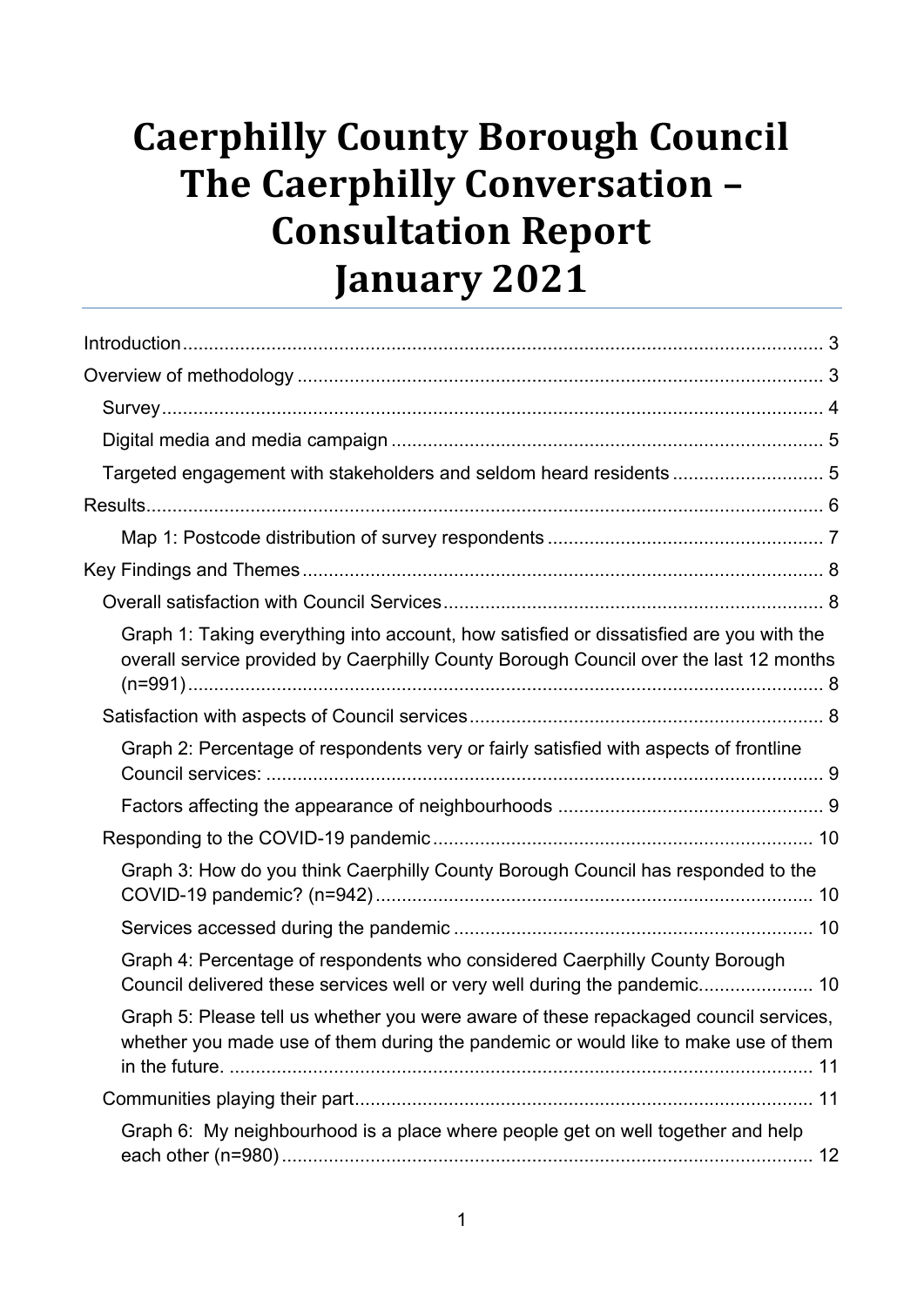| Graph 7: Percentage who agree or strongly agree with the statements 13                |  |
|---------------------------------------------------------------------------------------|--|
|                                                                                       |  |
| Graph 8: Areas that are important or very important for the Council to focus on as we |  |
|                                                                                       |  |
|                                                                                       |  |
| Graph 9: Incentives being offered to communities to encourage them to take pride in   |  |
|                                                                                       |  |
|                                                                                       |  |
|                                                                                       |  |
|                                                                                       |  |
|                                                                                       |  |
| Graph 10: Preference for Council Tax Increase 2021/22 (n=1006) 17                     |  |
|                                                                                       |  |
|                                                                                       |  |
|                                                                                       |  |
|                                                                                       |  |
|                                                                                       |  |
| Graph 11: How concerned are you about climate change? (n=995)  21                     |  |
|                                                                                       |  |
|                                                                                       |  |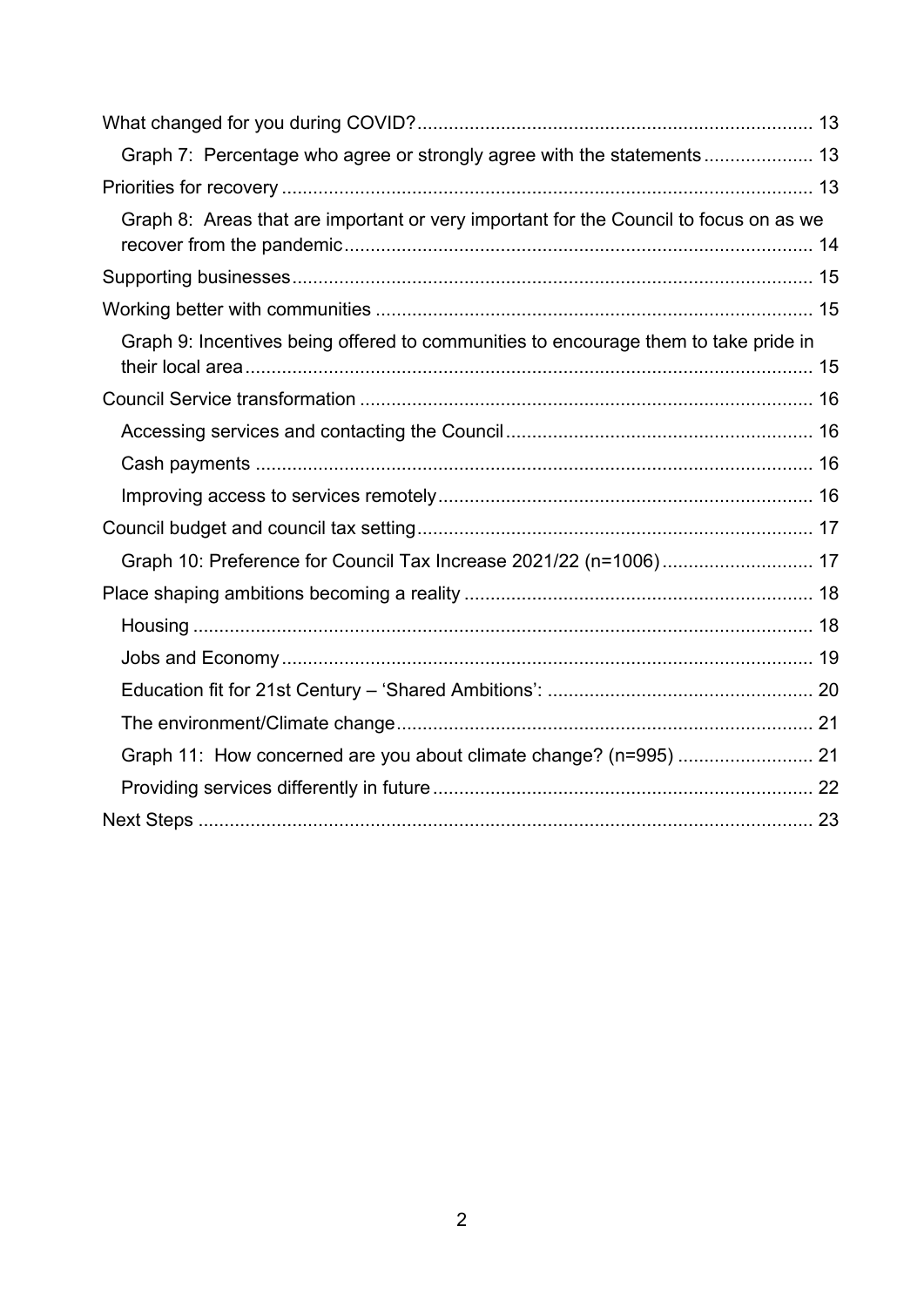# <span id="page-2-0"></span>**Introduction**

Communities and public services right across the UK are facing significant challenges, in light of the COVID-19 pandemic, Brexit, climate change and the subsequent economic issues that these challenges inevitably present.

Despite these challenges, as we recover from the impact of COVID-19 and address these other challenges, there is a unique opportunity to reshape the future for our local area.

The experiences and views of our communities are crucial in helping the Council plan for the future and to shape our place and public services to reflect the social, economic and environmental needs of our residents.

Within this context, Caerphilly county borough council undertook a large-scale consultation called 'The Caerphilly Conversation'. The consultation survey was available on the Council's website between 18<sup>th</sup> November 2020 and 3<sup>rd</sup> January 2021and promoted widely through digital media channels. To ensure as many people as possible were able to have their say, the survey was also included in a special edition of "Newsline" that was delivered to every home within the county borough and effort was made to engage with seldom heard communities.

Designed to seek the views of those who live and work within Caerphilly county borough, the survey provided people with the opportunity to share their experiences of life across the area; their views on public services and suggestions for where things could be improved as we look to the future. The council is also required, by law to set a balanced budget and Council Tax level each year.

The results of this survey will be important in influencing the delivery of services in future years and ensuring the effective use of resources. This report will be presented to Cabinet.

# <span id="page-2-1"></span>**Overview of methodology**

The consultation ran between **18 th November 2019 and 3rd January 2020**. A survey was made available the Council's website and promoted widely through digital media channels. During this period, COVID-19 restrictions were in place, which precluded any face-to face engagement, something that has been key when engaging over the Council's budget proposals in previous years. To help ensure as many people as possible were able to have their say, in particular, those who are digitally excluded (those who do not have the digital skills and/or access to either a device and/or reliable internet access), a paper copy of the survey was delivered to every home within the county borough in a special edition of "Newsline". Key stakeholders and seldom heard communities were engaged with directly wherever possible.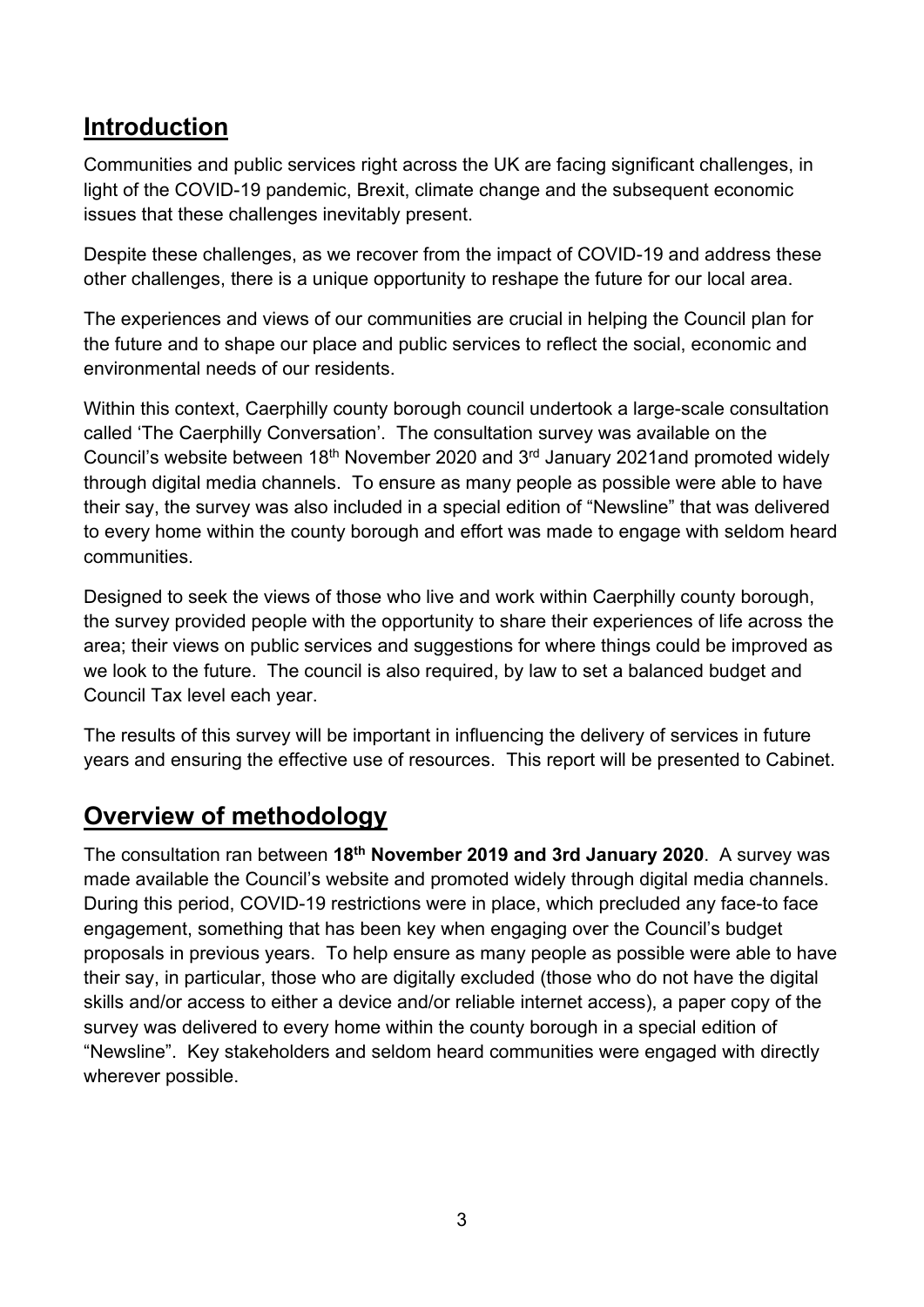## <span id="page-3-0"></span>**Survey**

An in-depth survey was developed covering the following key areas:

- Satisfaction with council services overall and satisfaction with a number of key frontline services provided by the council
- Understanding resident views on the council's response to COVID-19
- Helping shape the council's recovery over future years
- Helping inform our deliberations over next year's budget, including preferences on the Council Tax levels for the forthcoming year
- Informing our ongoing discussions around place shaping over the medium to longer term
- Providing specific insight that can help shape the ten corporate reviews linked to the Team Caerphilly – Better Together transformation strategy

A copy of the full questionnaire can be found in **[Annex 1.](https://www.caerphilly.gov.uk/CaerphillyDocs/Consultations/Caerphilly-Conversation/Annex1.aspx)**

The full-length survey was made available on the Council's website, for the duration of the consultation period with a prominent front-page banner and a dedicated page linking directly to the survey for online completion. A printable version of the survey was also made available on the website.

To encourage those who are digitally excluded to take part in the consultation, the fulllength survey was also included in a "special edition" of the December edition of Council's newsletter "Newsline". This was delivered to every household within the county borough. Any resident needing support in completing the survey was encouraged to contact the Public Engagement team.

A shorter version of the survey was also developed. This survey contained 6 key question as identified by the Council's Cabinet:

- 1) Taking everything into account, how satisfied or dissatisfied are you with the overall service provided by Caerphilly County Borough Council over the last 12 months?
- 2) How do you think Caerphilly County Borough Council has responded to the COVID-19 pandemic?
- 3) Which 3 services provided by the Council are most important to you/your household?
- 4) What is your preference about Council Tax for the forthcoming financial year?
- 5) Do you agree or disagree with incentives being offered to communities to encourage them to take more pride in their local area?
- 6) Do you have any ideas for how we could provide services differently in the future and how we could work with you and your community to do this?

The purpose of this shorter version of the survey was twofold:

• To form a starting point for discussion when running online sessions with those who are seldom heard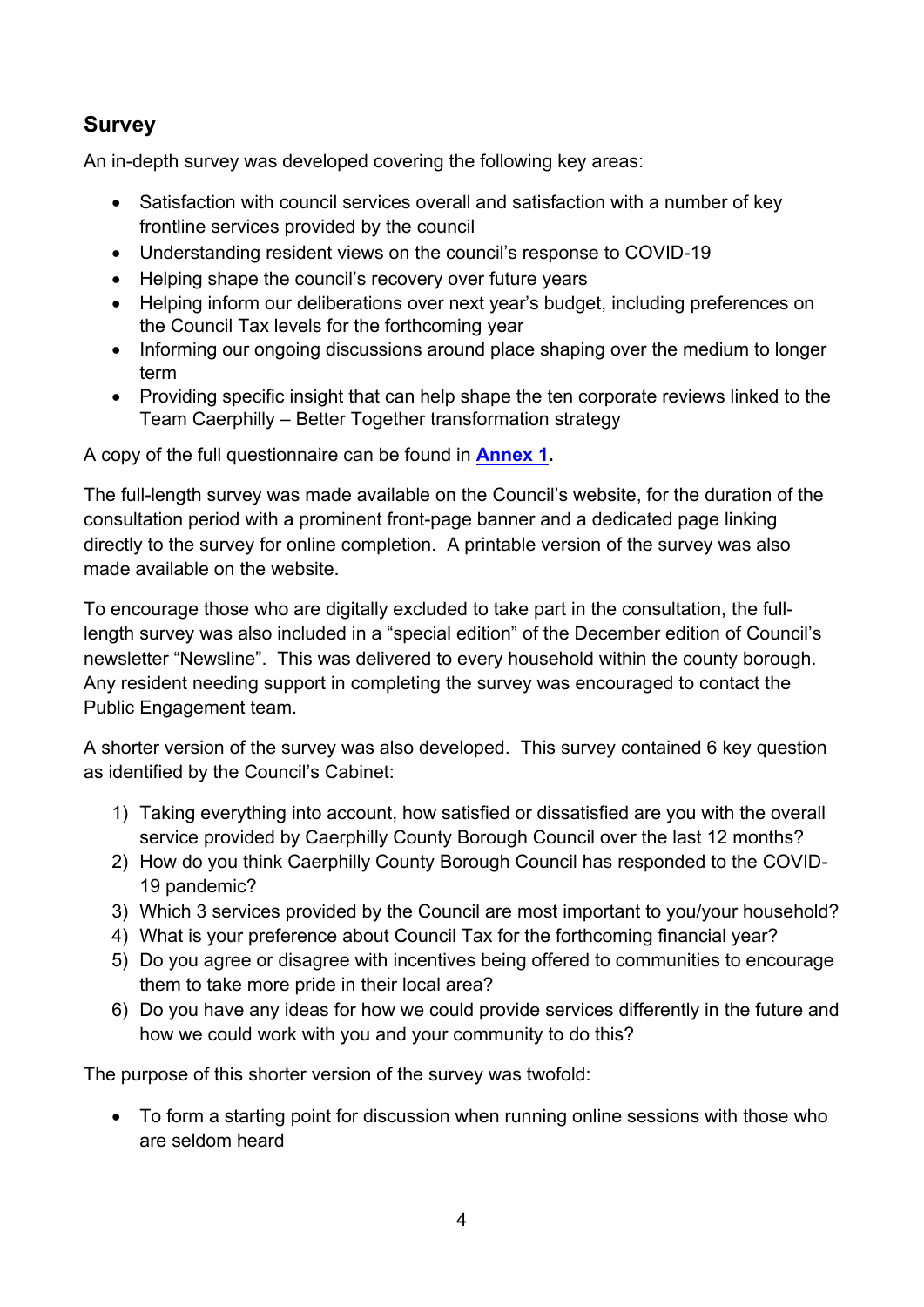• To form part of the social media campaign to encourage residents to engage via Facebook and Twitter and prompt completion of the full version of the survey.

To encourage participation, all those completing the survey or taking part in online sessions were able to enter a free prize draw.

## <span id="page-4-0"></span>**Digital media and media campaign**

During the consultation period, a range of web, media and social media activity was carried out to promote the consultation as widely as possible and to encourage residents to take part and have their say.

Activities carried out as part of this work included:

- A dedicated web page and banner on the home page of the Council's website
- A dedicated edition of "Newsline"
- Media releases
- Regular digital media posts throughout the duration of the consultation period including:
	- o Facebook
	- o Twitter and
	- o NewsOnline: 3 bulletins were sent to 25, 575 subscribers during the consultation period

Further details of the digital media activity undertaken can be found in **[Annex](https://www.caerphilly.gov.uk/CaerphillyDocs/Consultations/Caerphilly-Conversation/Annex2.aspx) 2.**

#### <span id="page-4-1"></span>**Targeted engagement with stakeholders and seldom heard residents**

To encourage those with a particular interest in the consultation to take part and ensure that seldom heard residents were able to have their say, details of the consultation, including a link to the survey, were shared widely with a range of key stakeholders and groups. The stakeholder contact list is included in **[Annex](https://www.caerphilly.gov.uk/CaerphillyDocs/Consultations/Caerphilly-Conversation/Annex3.aspx) 3**. Contact was made, in the first instance, via e-mail.

A number of groups took part in an online discussion and were encouraged to complete the survey if they wished to give a more detailed response:

- Caerphilly County Borough's Welsh Language Forum
- Caerphilly People First
- Caerphilly Youth Forum
- Town and Community Councils

Others promoted and shared with their networks and distribution lists.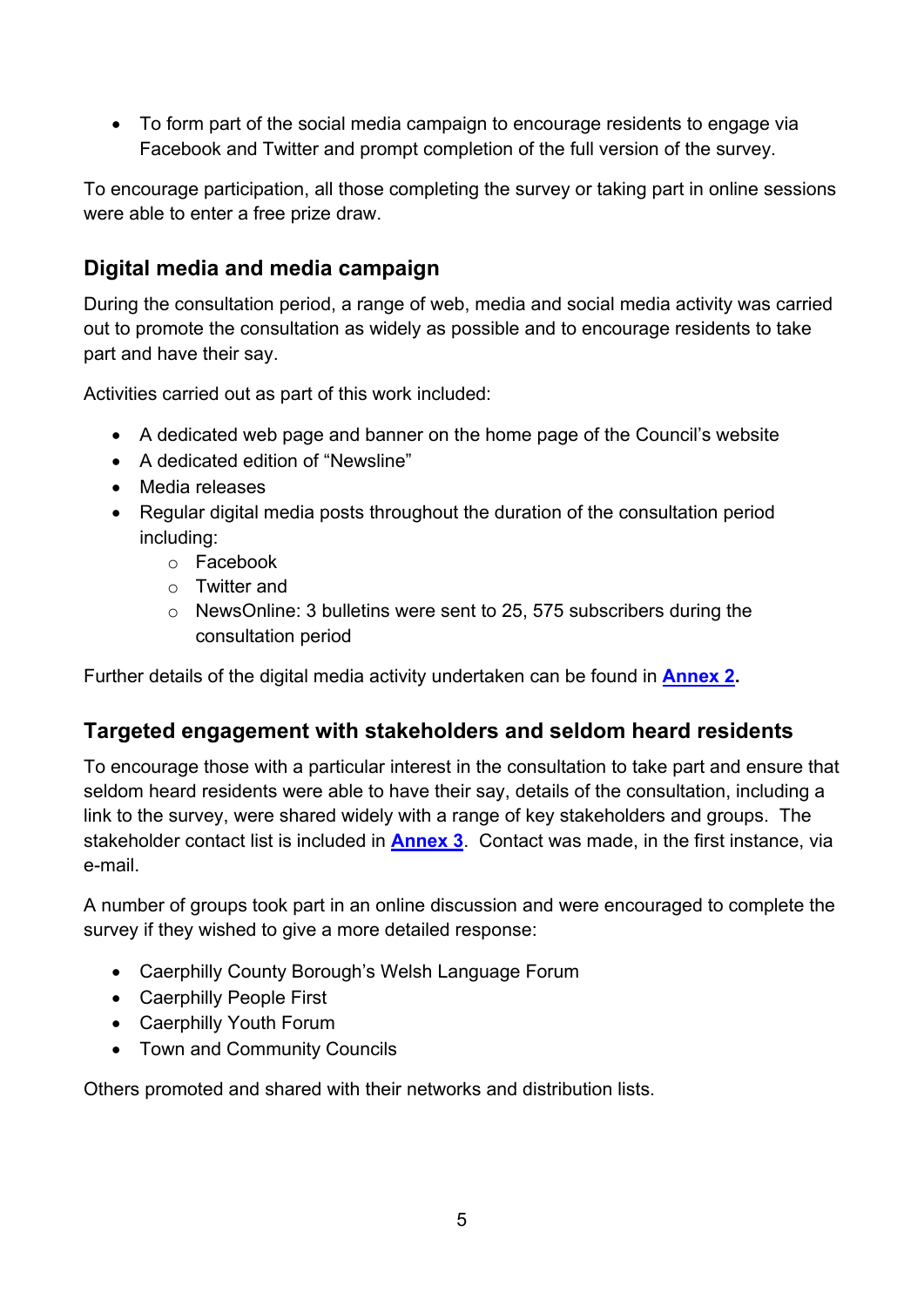# <span id="page-5-0"></span>**Results**

A total of 1055 completed surveys were returned by the closing date of 3<sup>rd</sup> January 2021. Seven of these were completed in Welsh.

In addition to the survey responses, additional feedback was received from residents via email and social media and from those who attended an online discussion.

Full details of these additional responses can be found in **Annex 6 - [Digest of additional](https://www.caerphilly.gov.uk/CaerphillyDocs/Consultations/Caerphilly-Conversation/Annex6.aspx)  [responses/notes of group discussions](https://www.caerphilly.gov.uk/CaerphillyDocs/Consultations/Caerphilly-Conversation/Annex6.aspx)** and **Annex 7 - [Digital media responses](https://www.caerphilly.gov.uk/CaerphillyDocs/Consultations/Caerphilly-Conversation/Annex7.aspx)**. Whilst numbers are too small for statistical analysis, the views expressed through these additional responses are broadly reflective of those to the survey.

*Note: The statistical data presented within this report relates to full survey responses received online or in paper format. The number of responses received for individual questions may be lower than the total number of completed questionnaires returned. Percentages are therefore based on the number of responses to individual questions (n=number of responses). For consistency and to allow comparison with previous household surveys, only those who have expressed a view have been included in the statistical analysis with the exclusion of "don't know" responses.*

A full breakdown of the closed survey responses can be found in **[Annex 4](https://www.caerphilly.gov.uk/CaerphillyDocs/Consultations/Caerphilly-Conversation/Annex4.aspx)** with a digest of comments in **[Annex 5](https://www.caerphilly.gov.uk/CaerphillyDocs/Consultations/Caerphilly-Conversation/Annex5.aspx)**.

Overall, 97% of those who completed the survey were resident of Caerphilly county borough. Where a valid postcode was provided, the responses were mapped and as highlighted in MAP 1, there was a good geographical distribution of respondents from across the county borough.

Just over half (55%) of respondents indicated that they were female, and 15% indicated that they have a disability. The largest proportion of respondents were in the older age groups. A full respondent profile can be found at the end of **[Annex 4.](https://www.caerphilly.gov.uk/CaerphillyDocs/Consultations/Caerphilly-Conversation/Annex4.aspx)**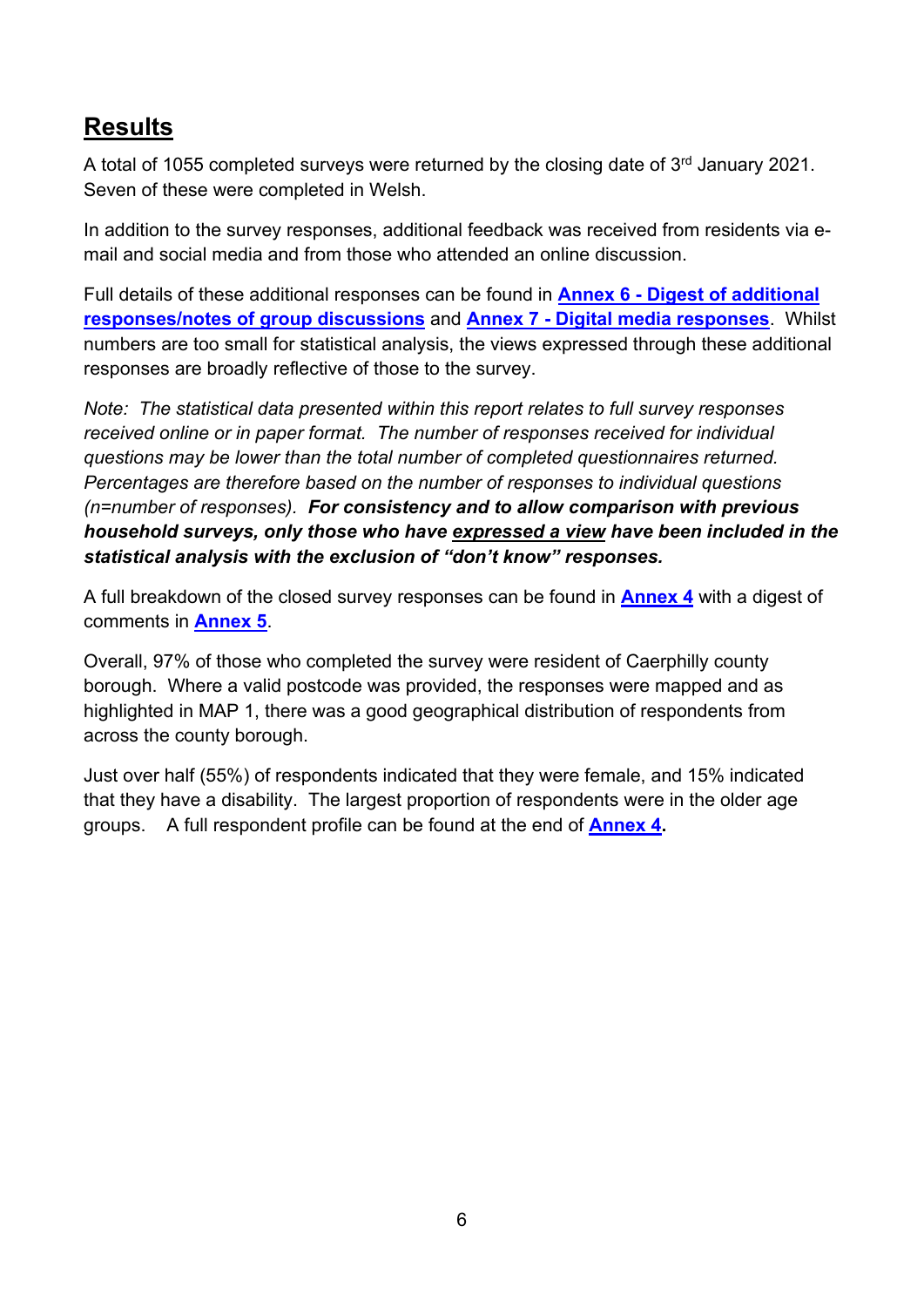

# <span id="page-6-0"></span>**Map 1: Postcode distribution of survey respondents**

Contribution of the Crown copyright and database rights 2017, OS 100025372. © Hawlfraint y Goron a hawliau cronfa ddata 2017, AO 100025372.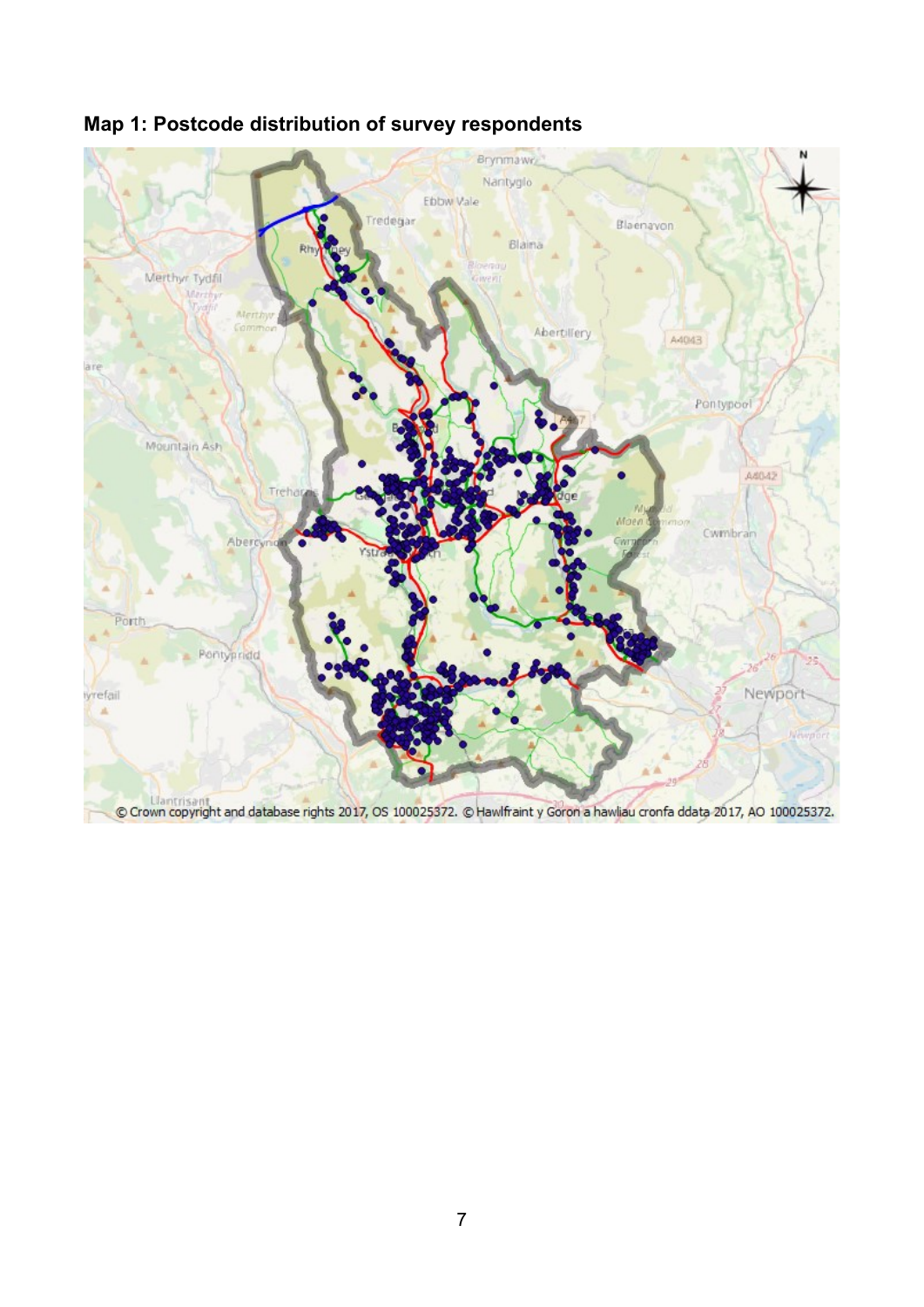# <span id="page-7-0"></span>**Key Findings and Themes**

## <span id="page-7-1"></span>**Overall satisfaction with Council Services**

Taking everything into account, **77%** of respondents were very satisfied or fairly satisfied with the overall service provided by Caerphilly County Borough Council over the last 12 months.

#### <span id="page-7-2"></span>**Graph 1: Taking everything into account, how satisfied or dissatisfied are you with the overall service provided by Caerphilly County Borough Council over the last 12 months (n=991)**



## <span id="page-7-3"></span>**Satisfaction with aspects of Council services**

Overall, 89% of respondents were very or fairly satisfied with waste and recycling collection. Of those who responded, 77% were satisfied with public transport, 74% were satisfied with parks and open spaces whilst a lower proportion of respondents were satisfied with highway maintenance (60%) and street and environmental cleansing (59%).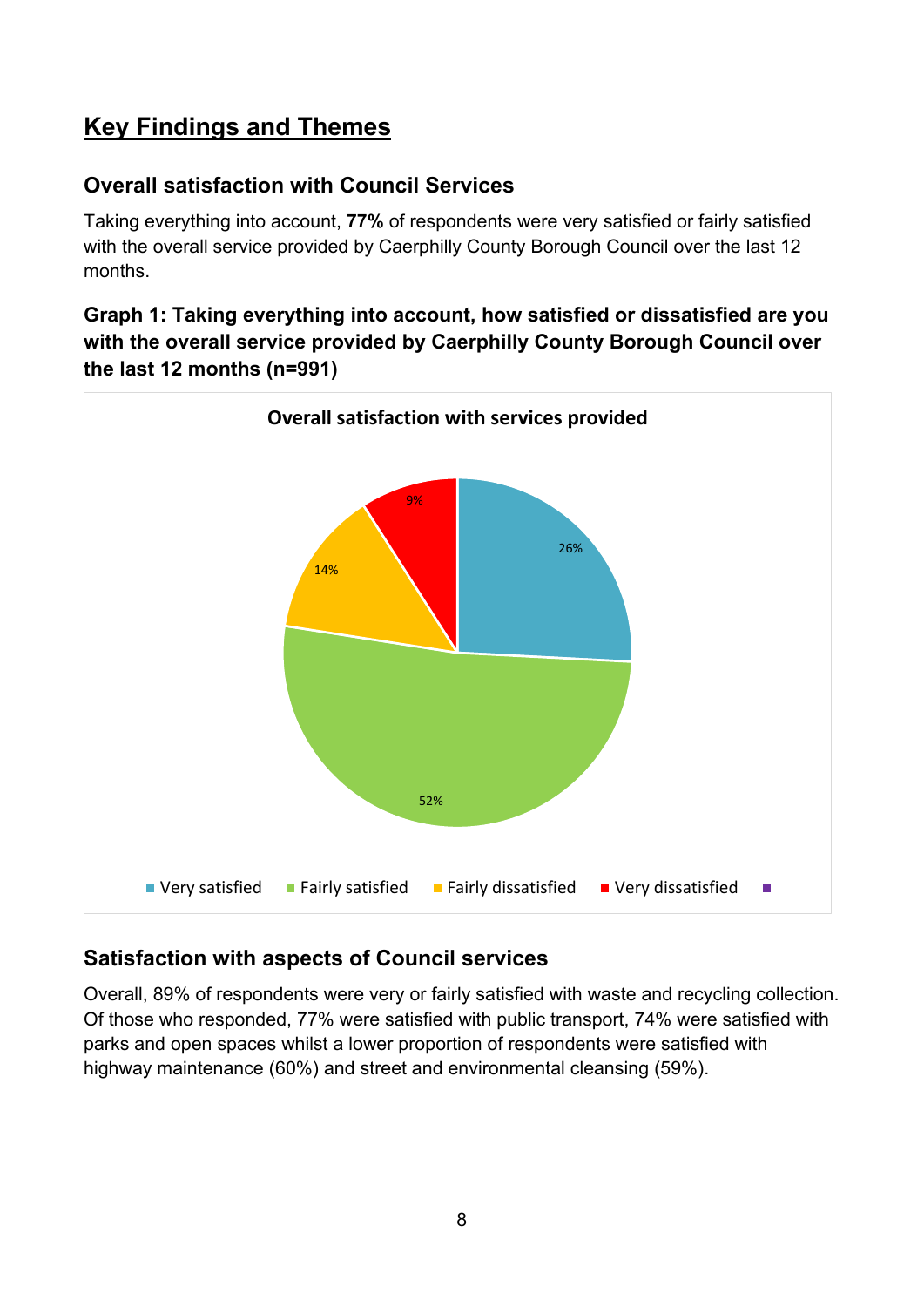

## <span id="page-8-0"></span>**Graph 2: Percentage of respondents very or fairly satisfied with aspects of frontline Council services:**

#### <span id="page-8-1"></span>*Factors affecting the appearance of neighbourhoods*

Respondents were asked to identify the single biggest factor affecting the appearance of neighbourhoods. This was an open-ended question with the responses reflecting lower levels of satisfaction with street and environmental cleansing and highway maintenance. Comments related to the area being "unkempt" and "run-down" and specifically:

- Lack of cleanliness
- Litter
- Dog fouling
- Lack of street cleansing
- Overflowing bins (in particular dog waste bins)
- Overgrown grass, verges, hedges, weeds
- Fly-tipping
- Poor maintenance of roads and pavements
- Poor maintenance/blocked drains and gullies (especially leaves)

Anti-social behaviour, parked cars, cars on pavements, building on green field sites were also noted as factors affecting the appearance of neighbourhoods.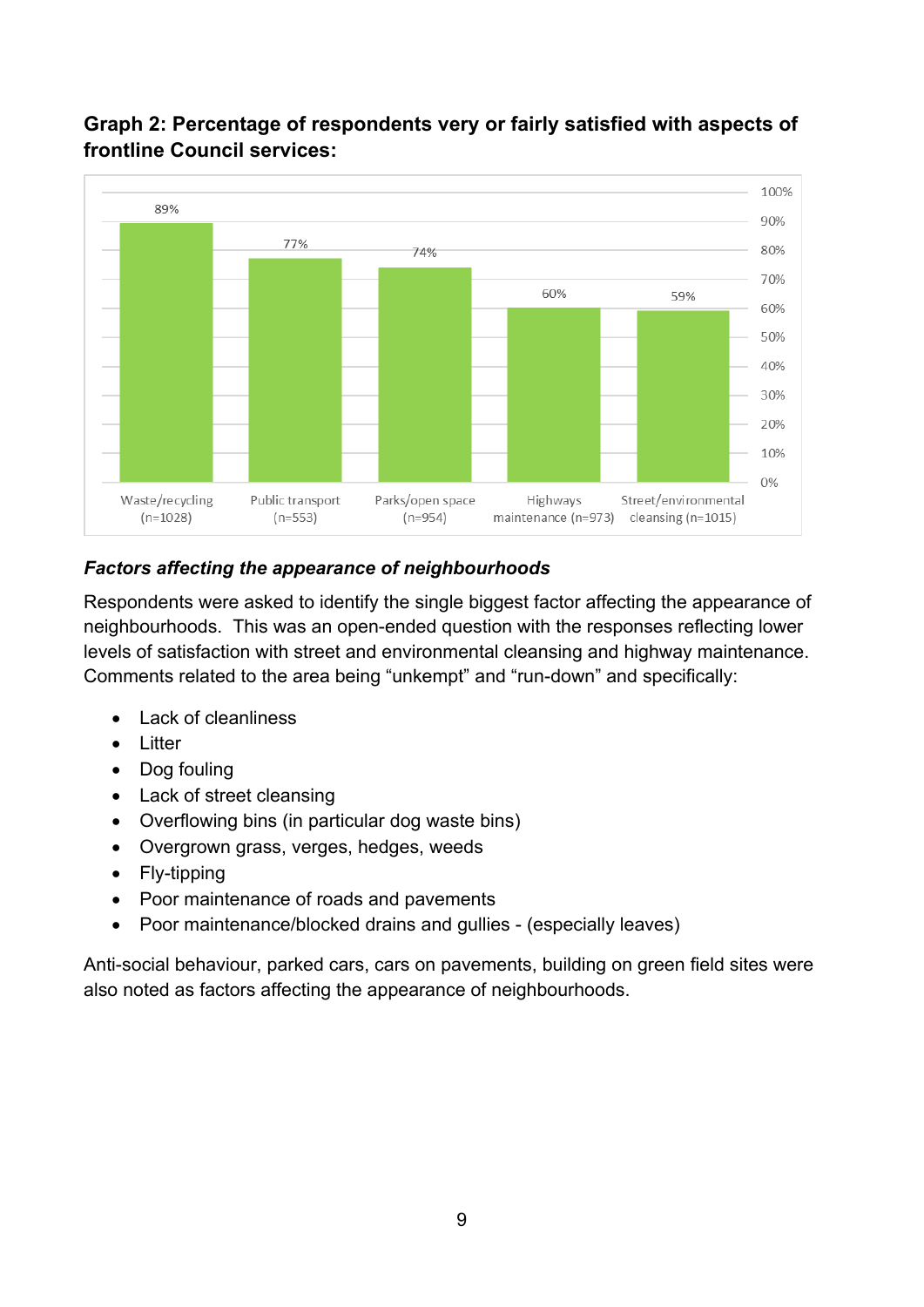## <span id="page-9-0"></span>**Responding to the COVID-19 pandemic**

As shown in Graph 3, 82**%** of respondents felt that Caerphilly County Borough Council has responded well or very well to the COVID-19 pandemic.



## <span id="page-9-1"></span>**Graph 3: How do you think Caerphilly County Borough Council has responded to the COVID-19 pandemic? (n=942)**

#### <span id="page-9-2"></span>*Services accessed during the pandemic*

The most widely accessed services during the pandemic were communications, supporting communities, supporting safe opening of town centres and customer services.

**Graph 4** shows how well people felt we delivered services during the pandemic. Across all services listed, respondents felt that we had delivered these services well or very well with the highest levels relating to communications e.g. news updates, website and digital media (89%) and the free school meal delivery service (88%).

#### <span id="page-9-3"></span>**Graph 4: Percentage of respondents who considered Caerphilly County Borough Council delivered these services well or very well during the pandemic.**

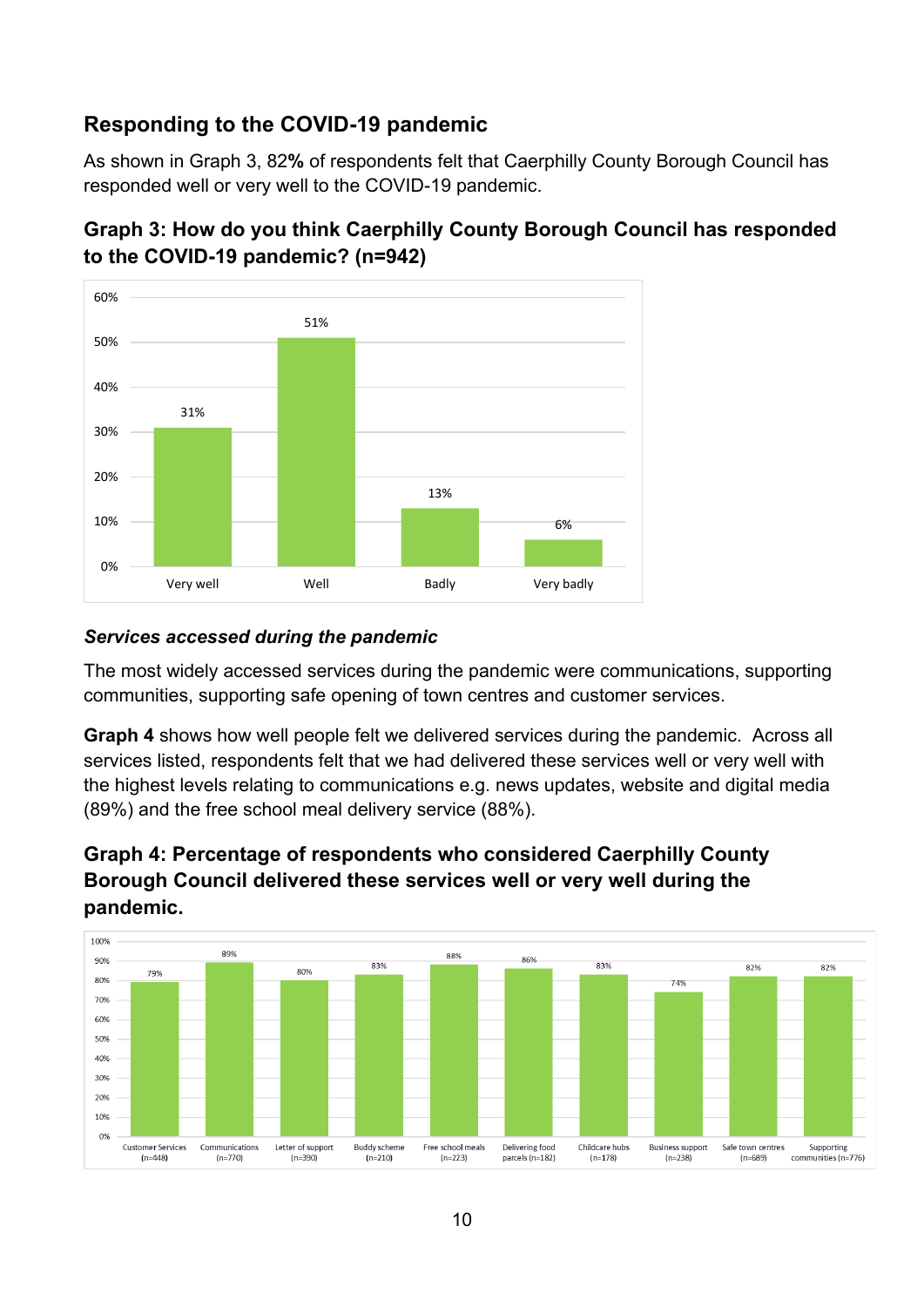A number of services and buildings were closed or had limited access due to COVID-19. The council offered services in a different way to try to enable residents to continue to receive certain key service. Around half of those who responded were aware of the repackaged services although awareness was highest in relation to the financial helpline. The service most used during this time was the enhanced telephone facility to access customer services. This is shown in Graph 5.

<span id="page-10-0"></span>**Graph 5: Please tell us whether you were aware of these repackaged council services, whether you made use of them during the pandemic or would like to make use of them in the future.**



Just over two thirds of respondents (64%) felt that it was very or fairly important to have support from the council, as well as community and voluntary organisations during the COVID-19 pandemic.

## <span id="page-10-1"></span>**Communities playing their part**

Caerphilly county borough communities came together with voluntary organisation and public bodies including the Council during the pandemic, to provide crucial support to each other.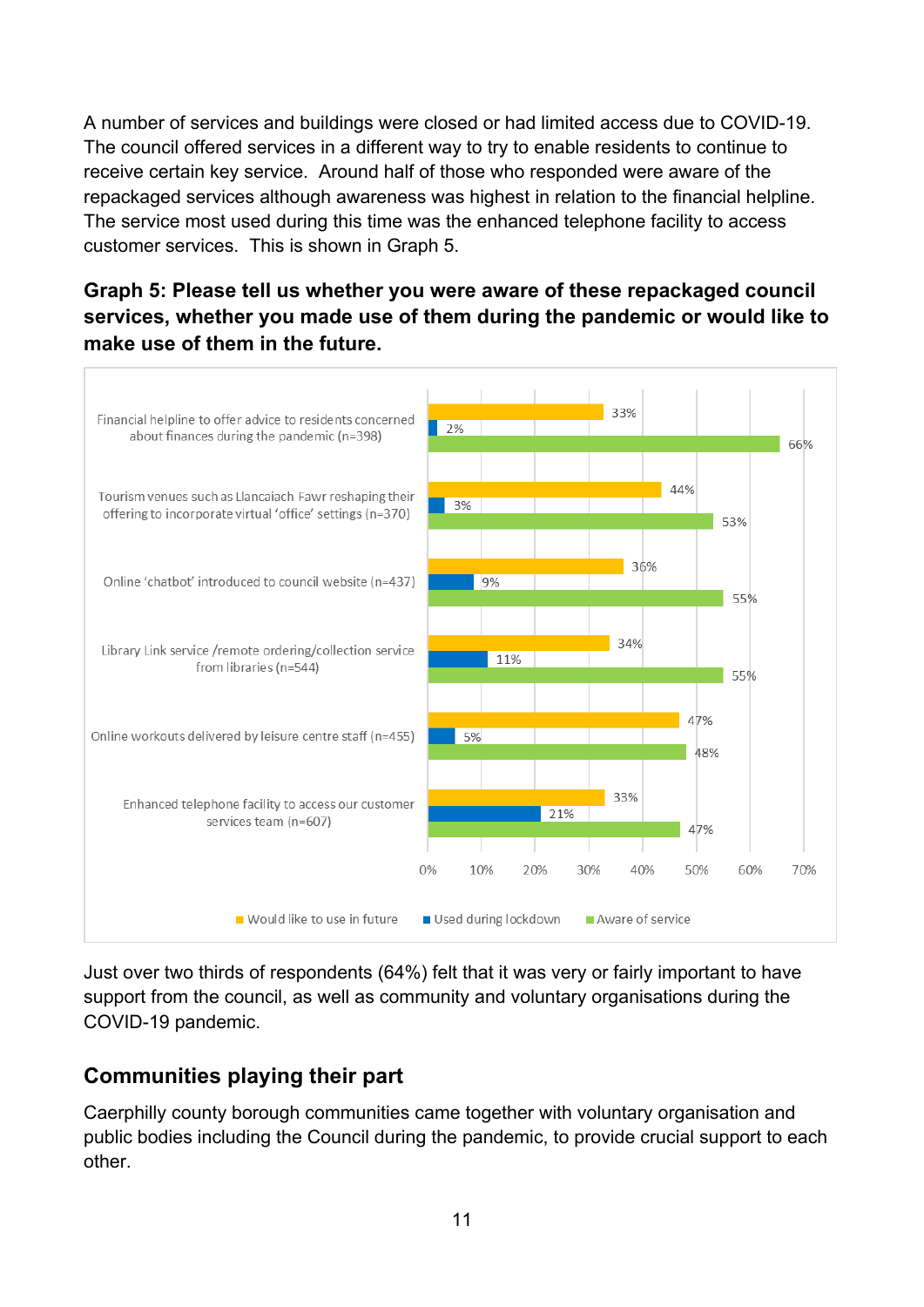As shown in Graph 6, 83% agreed or strongly agreed that their neighbourhood is a place where people get on well together and help each other.



#### <span id="page-11-0"></span>**Graph 6: My neighbourhood is a place where people get on well together and help each other (n=980)**

Of those who responded, 46% felt that there was more community spirit as a result of the COVID-19 pandemic in their local area (estate, village, town or the county borough as a whole). A number indicated that they have been involved in organising or contributing to a good neighbour scheme, a foodbank or online support groups. Whilst 35% felt that the level of community spirit had stayed the same, 11% felt that there was less community spirit during this period (n=1031).

Of those who felt that community spirit had increased during the pandemic, the main reasons given included:

- By being at home, people have had more opportunity and time
- A feeling that we are all in this together e.g. clapping for the NHS
- More people exercising locally and shopping locally
- Many supporting others with shopping and collecting prescriptions

Amongst those who felt that community spirit had stayed the same, the comments were mixed. Some felt that whilst community spirit increased initially, this has since reduced again, others indicated that there has always been good community spirit in their area.

For those who felt there is less community spirit, reasons given include selfishness, fear, frustration with restrictions, people not following rules and others being judgemental. Lockdown restrictions and the closure of community venues e.g. sports clubs, pubs, has reduced the number of opportunities available for people to meet with friends and neighbours.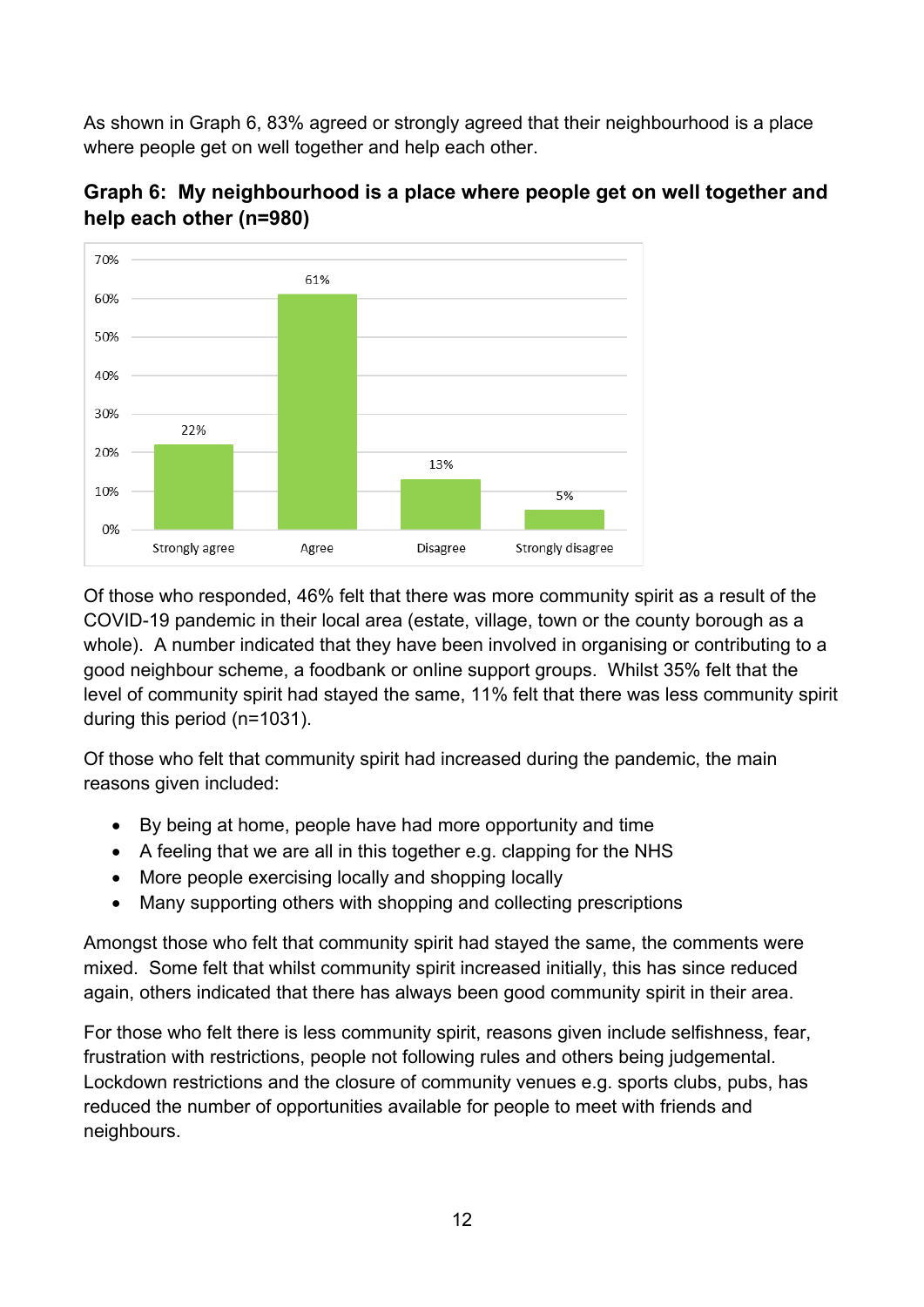## <span id="page-12-0"></span>**What changed for you during COVID?**

The COVID-19 pandemic has brought a lot of changes to the way we live our lives, affecting how we go to work, go to school, shop, travel and see friends, family and neighbours. Graph 7 highlights the ways in which people have changed their habits during the pandemic.



<span id="page-12-1"></span>

Of those who responded to the survey, 39% indicated that the pandemic hasn't affected their employment situation (although indicated that the *way* they work had changed). A further 28% indicated that they were not working before the pandemic, many being retired from work.

## <span id="page-12-2"></span>**Priorities for recovery**

As shown in Graph 8, key service areas identified were considered to be very or fairly important by over 90% of respondents. Support for the vulnerable in our communities was considered the top priority for the Council as we recover from the pandemic.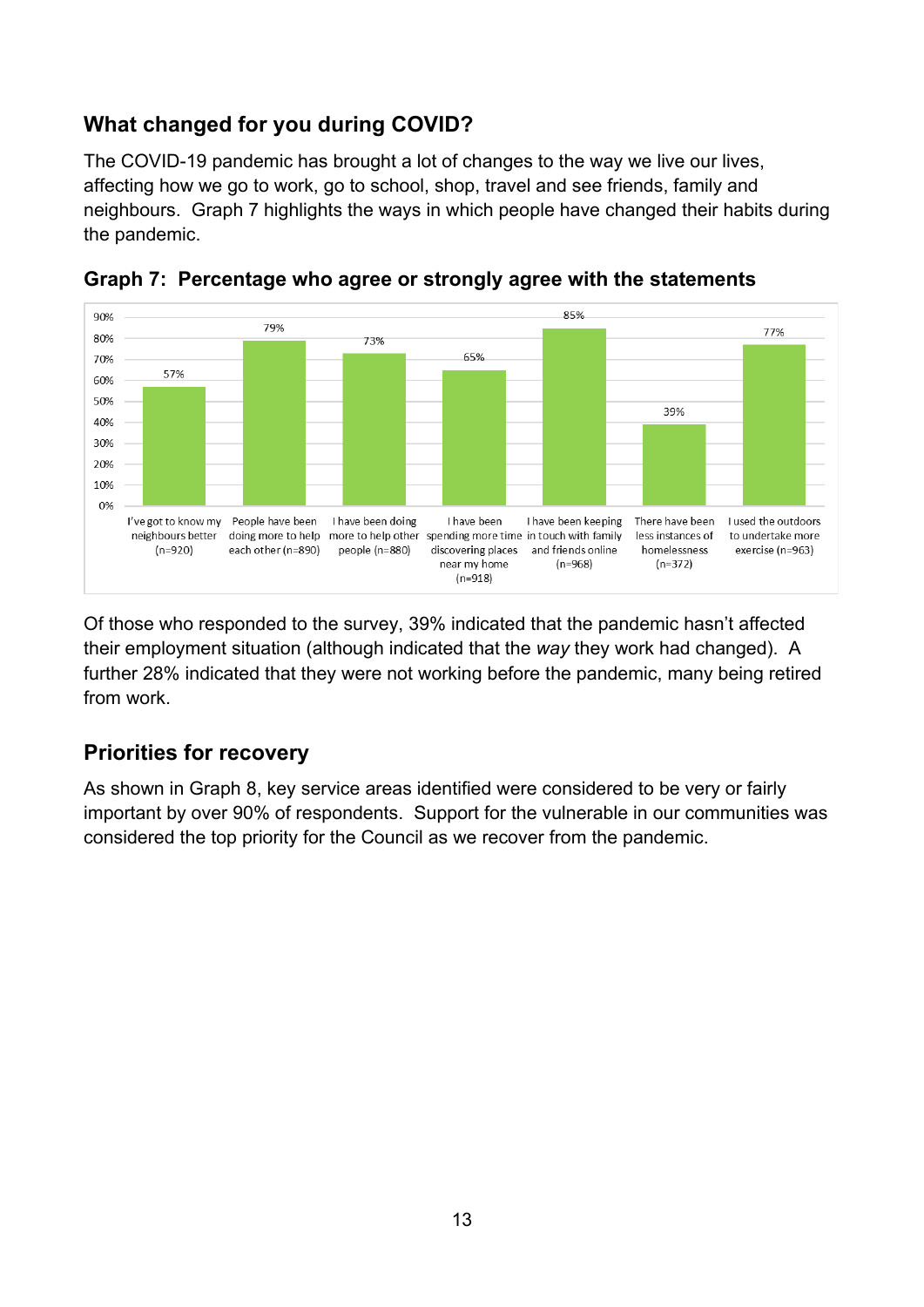#### <span id="page-13-0"></span>**Graph 8: Areas that are important or very important for the Council to focus on as we recover from the pandemic**



The services considered to be most important to survey respondents include many of the key frontline services, such refuse and recycling collection, that have been identified as important in previous household surveys. As a result of the pandemic, a number of other services were highlighted in this survey e.g. food poverty and free school meal deliveries. Serviced felt to be most important to respondents include:

- Waste, refuse collection and recycling services
- Roads and highway maintenance
- Cleansing, maintenance
- Education and schools
- Parks and outdoor open spaces
- Leisure centres
- Libraries
- Street lighting
- Social care and services for the vulnerable in particular, older people and children
- Food Poverty and Free school meals
- Financial and Council Tax support
- Community Safety
- Housing and homelessness
- Public transport
- Online services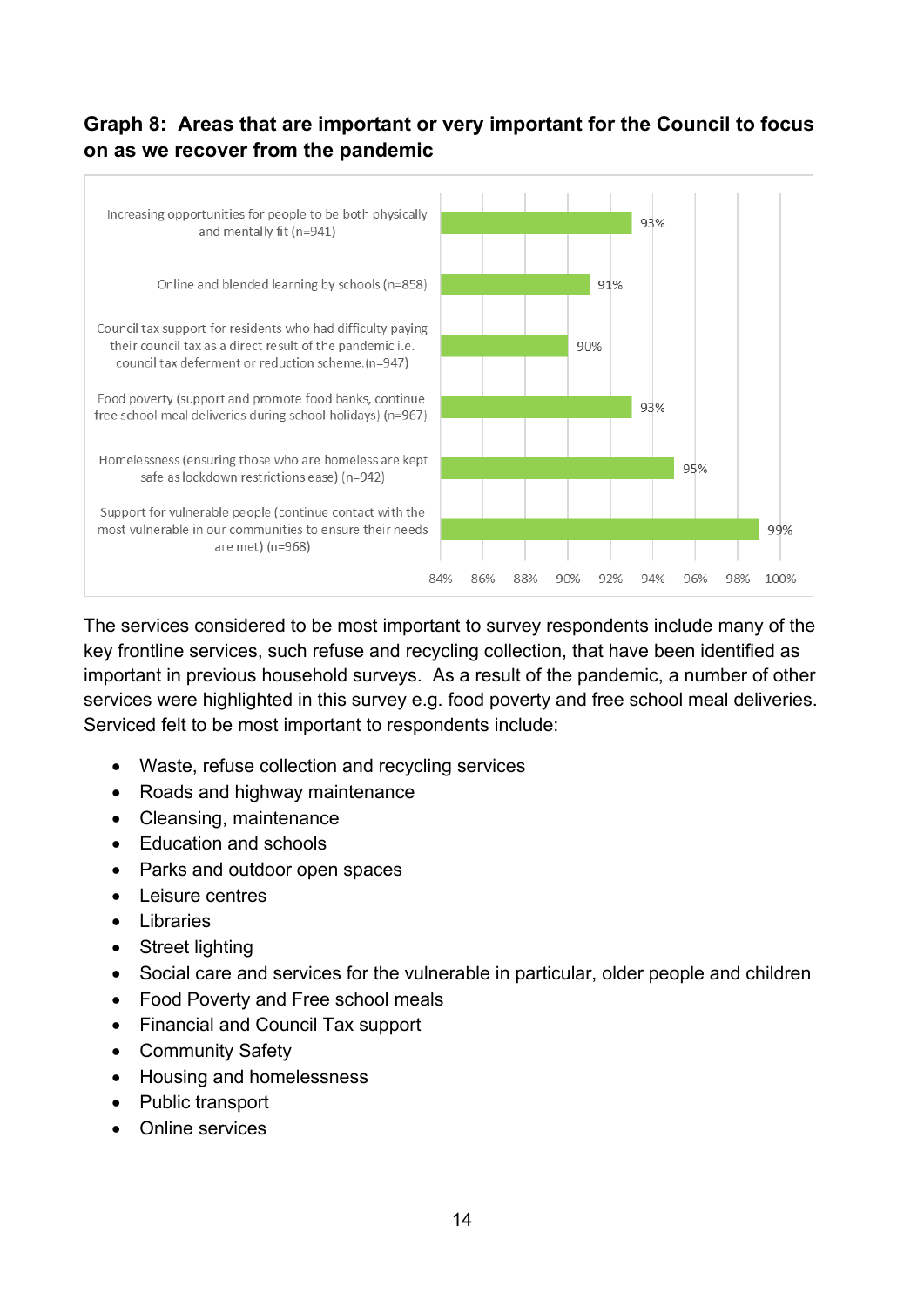## <span id="page-14-0"></span>**Supporting businesses**

Creating opportunities for job creation was considered to be important or very important by 97% of respondents (n=964).

Ninety five percent (95%) felt it was important or very important that the Council should focus on support for local businesses both in terms of grant support and preparation for when lockdown restrictions have been eased (n=939). Business start-up support was also considered important in the "other" response box.

Eighty seven percent (87%) felt that it was important or very important to promote town centres as a place to visit (n=967) and 83% felt that it was important or very important to support the visitor economy activities and services at our tourist attraction areas (n=958).

The sustainability of culture and leisure venues was considered important or very important to 82% of respondents (n=969).

#### <span id="page-14-1"></span>**Working better with communities**

Of those who responded, 21% indicated that they currently volunteer. The area most would be interested in getting involved in is community volunteering e.g. litter picking etc. In total 174 people provided contact details to be added to a register of volunteers.

78% felt that it was a good idea to make a community budget available to residents to do more things for themselves in the future and as shown in Graph 9, 89% agreed or strongly agreed with incentives being offered to communities to encourage them to take pride in their local area.



#### <span id="page-14-2"></span>**Graph 9: Incentives being offered to communities to encourage them to take pride in their local area**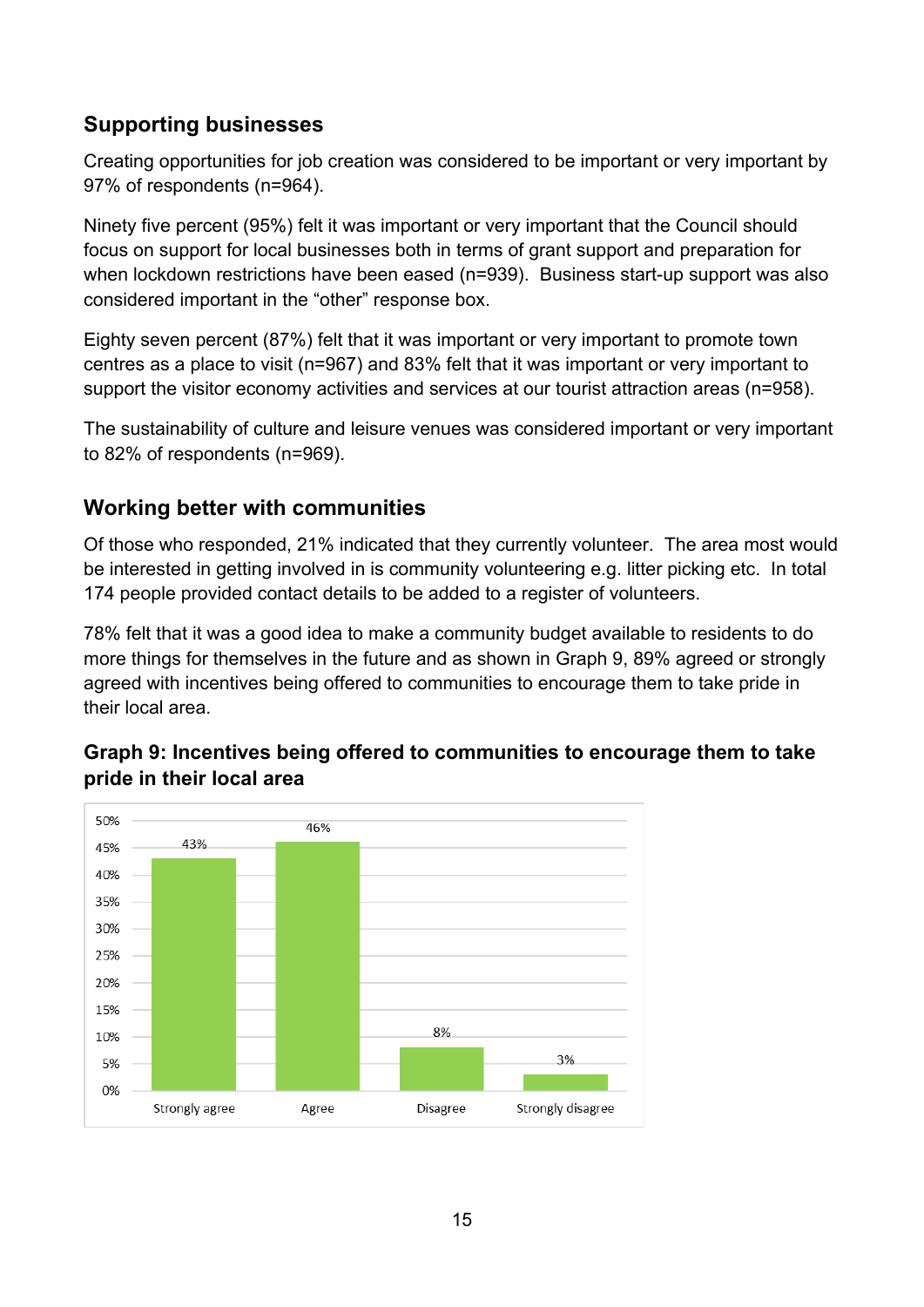## <span id="page-15-0"></span>**Council Service transformation**

#### <span id="page-15-1"></span>*Accessing services and contacting the Council*

Of those who responded to the survey:

- 2% said that they can't or don't want to access the internet and
- 4% indicated that they do not have affordable internet access
- a small proportion visited Council *buildings* regularly prior to the pandemic with 94% saying that they visited Council buildings to pay bills or access service less than fortnightly

Thirty seven percent (37%) of respondents indicated that they have needed to contact the Council since the offices closed in March. The main reasons given were in relation to recycling and waste collection and Council Tax.

The main way of contacting the Council during this time was via the telephone (69%) with 41% using e-mail and 37% using the website. Overall, 73% said that they found contacting the Council very easy or quite easy during the lockdown period.

#### <span id="page-15-2"></span>*Cash payments*

During the COVID-19 pandemic, the Council has been unable to take cash payments and have helped people to switch towards paying their bills in a different way. . 76% agree that the Council should be encouraging people to continue to pay their bills in this way. A number of comments related to ensuring that a range of options are available and ensuring that alternatives are available for those without bank accounts and those who are digitally excluded (those without the skills to use and/or those with no access to a device or internet). A small number indicated that there is mistrust of systems.

#### <span id="page-15-3"></span>*Improving access to services remotely*

Respondents were asked to identify what the Council could do to further improve the way residents are able to access services remotely (either over the phone or online). The following areas were highlighted:

- Phones are important for those who are digitally excluded
- Ensure phones are answered promptly
- Ensure staff who answer calls are able to respond to queries and that there is consistency
- Improve systems
	- o Ensure website forms etc are easy to use
	- o Improve chat facility
- Extend opening hours not a 9-5 service

Services considered necessary for face to face delivery moving forward include:

• Registration services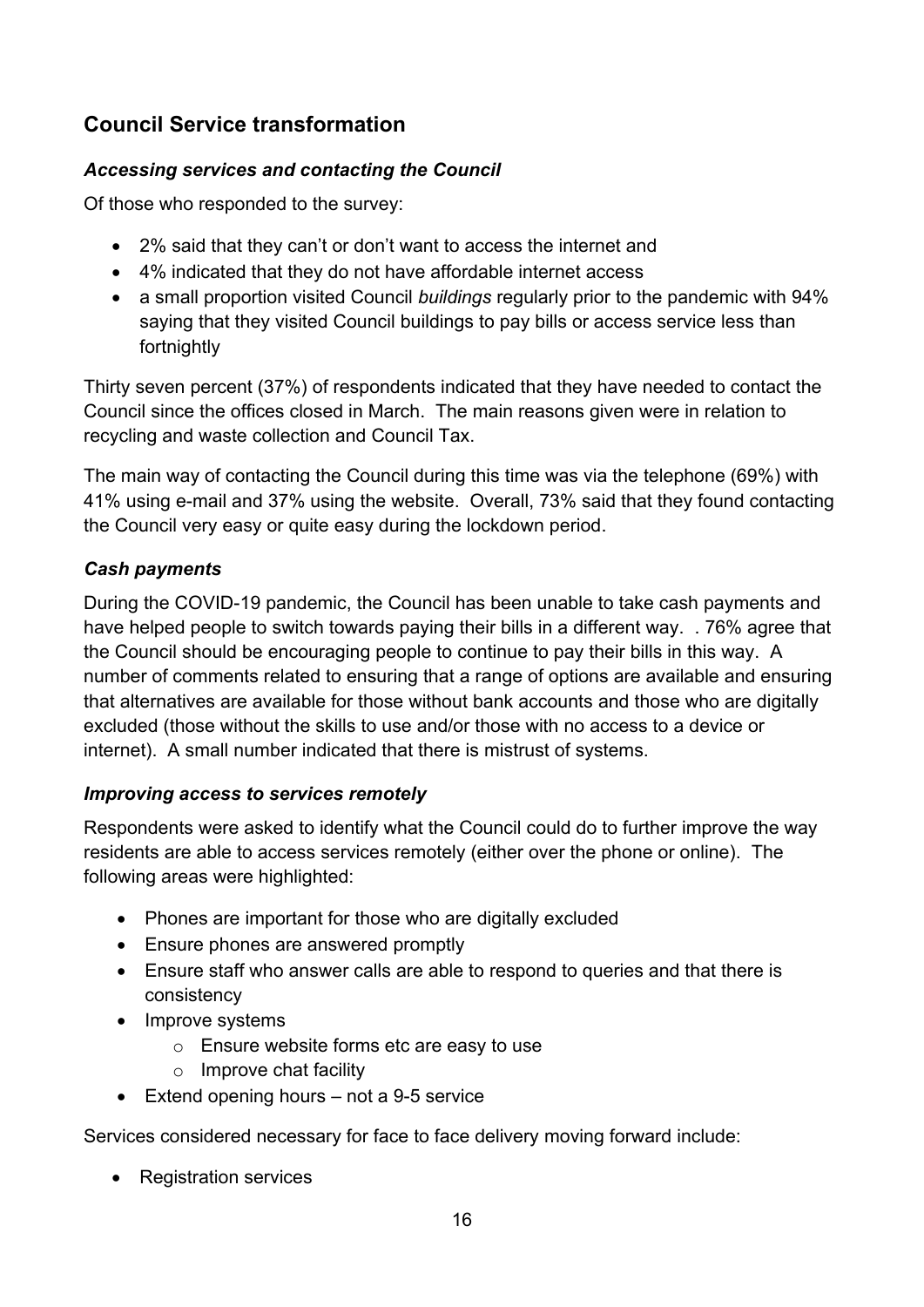- Libraries
- Help and advice/support
- Care/social services and
- Schools

## <span id="page-16-0"></span>**Council budget and council tax setting**

At the time of undertaking the consultation, councils across the country had not received a detailed indication of their financial settlement for the forthcoming year. Councils have a legal obligation each year however to set a balanced budget, with determined council tax levels. Council tax raises around £72.8 million a year. This represents 20.4% of our total budget. In 2019/2020 council tax increased in Caerphilly county borough by 4.7%. In light of the situation, residents were asked to indicate their preference in relation to an increase in Council Tax:

Graph 10 shows that 31% of respondents would support the proposed increase of 4.7% with a further 7% being prepared to pay an even greater increase. Thirty three percent (33%) would support a lower increase. However, 30% do not support any increase in Council Tax at all.



<span id="page-16-1"></span>**Graph 10: Preference for Council Tax Increase 2021/22 (n=1006)**

When asked how else the Council could meet the financial challenges faced, if not through an increase in Council Tax the comments related to: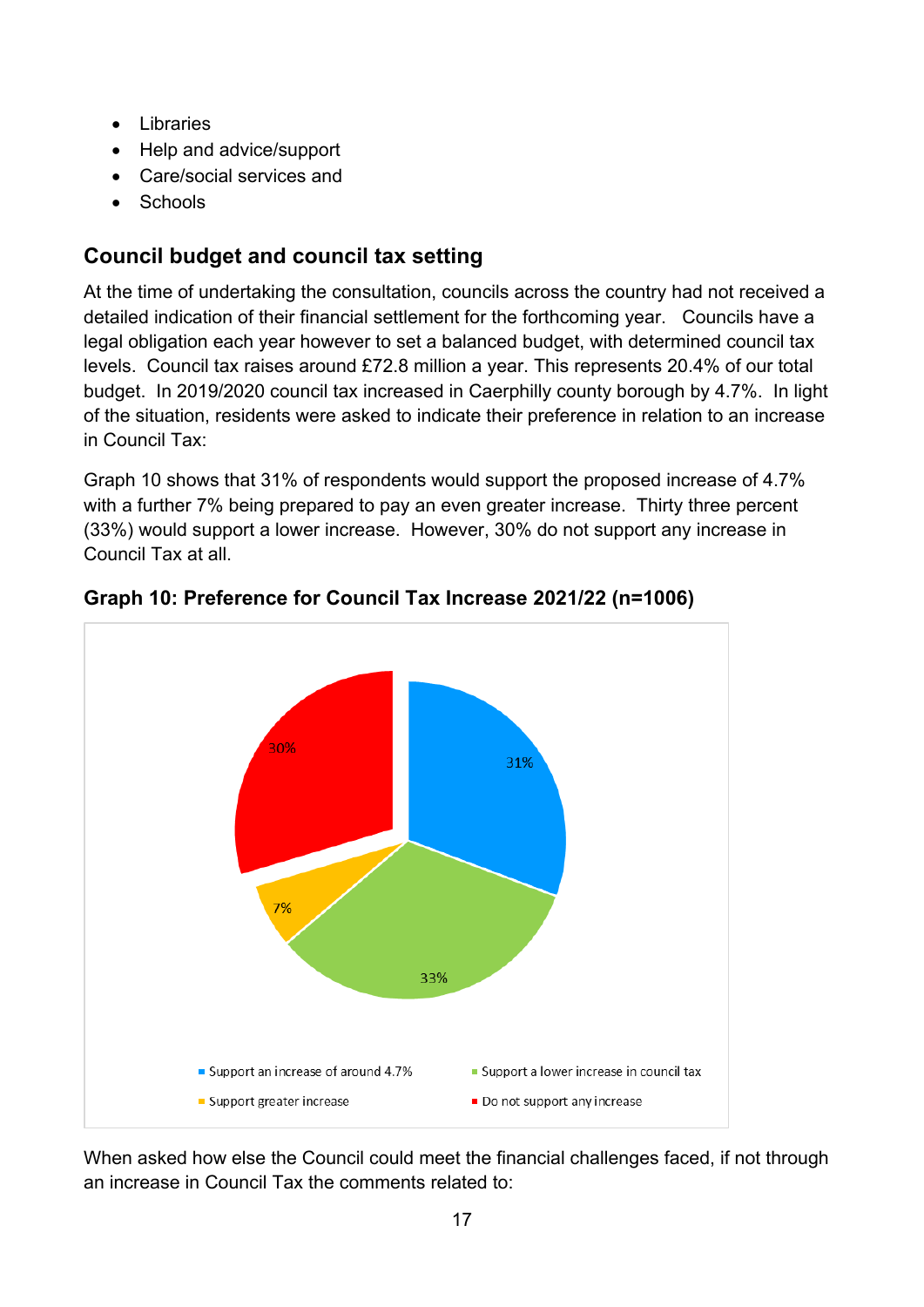- Consideration of the current financial hardship people are facing in relation to job losses/furlough etc
- Improving efficiency in the delivery of services waste less
- Reducing the number of senior management roles/general staffing levels and salaries
- Moving towards providing more services in a digital way
- Streamlining the provision of non-core functions with suggestions that some services can be removed completely or provided by another organisation
- Reduce the number of buildings and associated costs (considering increase in home working).

Many of the responses to this question were of a similar nature to those given in relation to how the Council could provide services differently in the future and how the Council can work with the community to do this (please refer to [Providing services differently in future\)](#page-21-0).

## <span id="page-17-0"></span>**Place shaping ambitions becoming a reality**

The Council is transforming services as part of its 'Team Caerphilly – Better Together' Strategy, looking at how we can do things differently; prioritise our services, explore opportunities for greater customer focus, digital delivery, partnership working and a taking a more commercial approach. COVID-19 has accelerated the speed and shape of change in the way we deliver our services and we have had to adapt quickly.

The council has already made significant progress in its journey of transformation, with a number of further priority development areas within its emerging place shaping ambitions.

#### <span id="page-17-1"></span>*Housing*

The council is currently nearing completion on its £261m physical improvement programme to its housing stock through the delivery of the Welsh Housing Quality Standard (WHQS). Going forward, the council will continue to invest in its existing housing stock to provide quality, energy efficient, affordable homes as well as a partnership new build programme.

Respondents were asked what they felt good quality housing looks like and what is important for the Council to consider. Responses focussed on the following:

- Sustainability
	- $\circ$  Green homes energy efficiency.
	- o Not building on greenfield sites or floodplains
- Access to (appropriate) outdoor space
- Accessible close to amenities/local community facilities
- The need for a strong infrastructure to support new homes
	- o Roads
	- o Essential services,
	- o Future proof sustainable infrastructure
	- o Active travel routes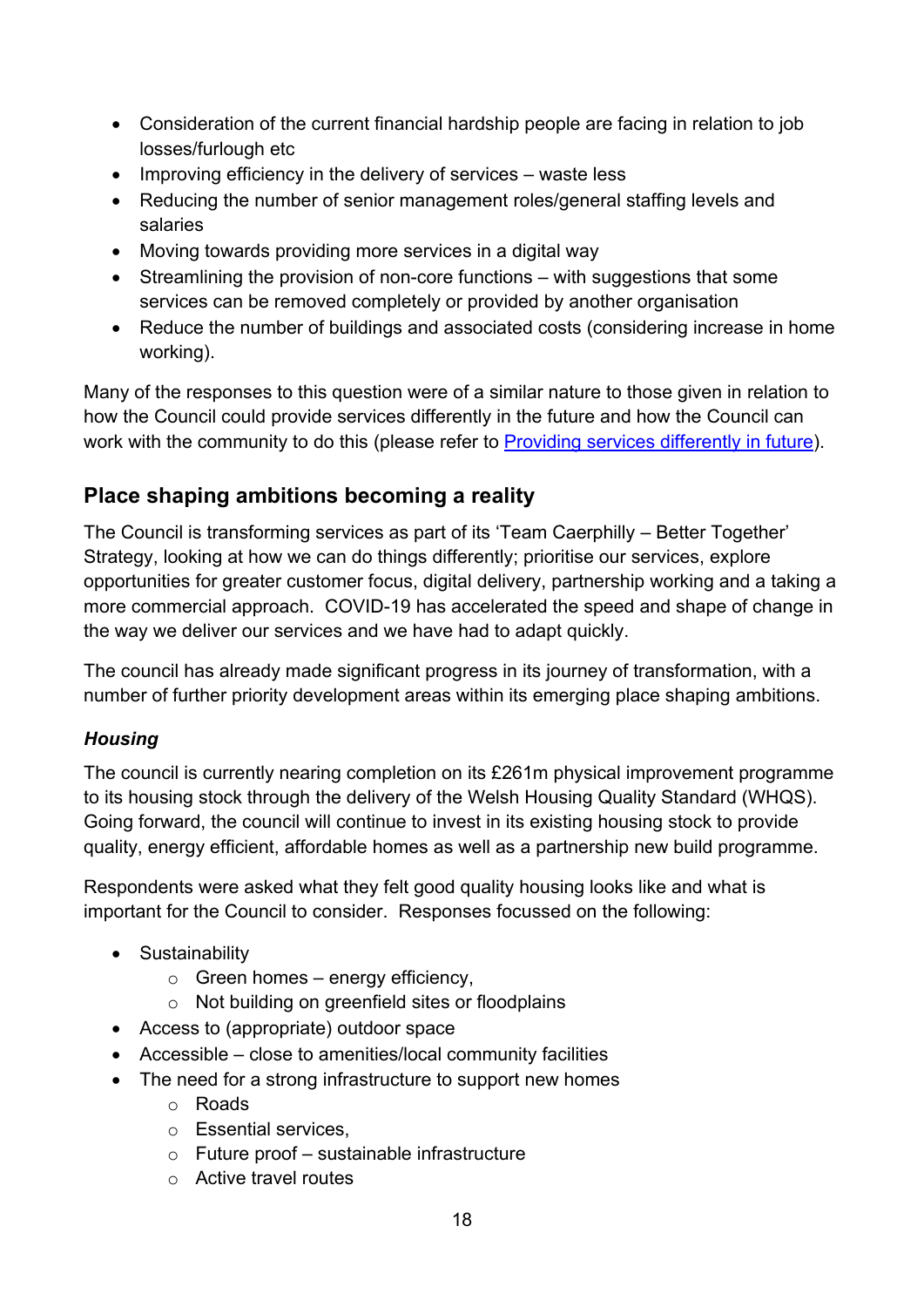- Homes that are safe and secure
- Tackling homelessness as a priority
- Accommodating changing family structures e.g. homes for single people/smaller families

#### <span id="page-18-0"></span>*Jobs and Economy*

The council is a key partner in the Cardiff Capital Region, which is made up of ten local authorities. The UK Government and Welsh Government have committed £1.1bn to the City Deal – which is supported by an additional £120m committed by the 10 local authority partners.

The City Deal's longer term aims are to help boost economic growth, by improving transport links, increasing skills, helping people into work and giving businesses the support they need to grow.

The survey asked for views on what a strong and prosperous economy looks like and what, as a resident of Caerphilly county borough, is important when it comes to the local economy. Key issues raised include:

- Local jobs and employment opportunities
	- o Sustainable local economy
	- o Support small and local businesses
	- o Encourage investment
- Opportunities for young people
	- o Training
	- o Education
	- o Apprenticeships
- "Thriving" and "vibrant" town centres with no empty properties
	- o Not just shops
	- o Leisure venues/restaurants to encourage people to visit and spend in the area
- Good transport links
- Reduce inequality
	- o Reduce the poverty gap
	- o Eradicate homelessness

Views were sought in relation to ideas for attracting new business and visitors to town centres and high streets, particularly in light of changing shopping habits. A number of themes emerged:

- Free and improved town centre car parking
- Lower business rates to encourage new businesses
- Financial incentives to businesses grants
- An "unique" offer in town centres to make them a "go to destination"
	- o individual shops
	- o variety and quality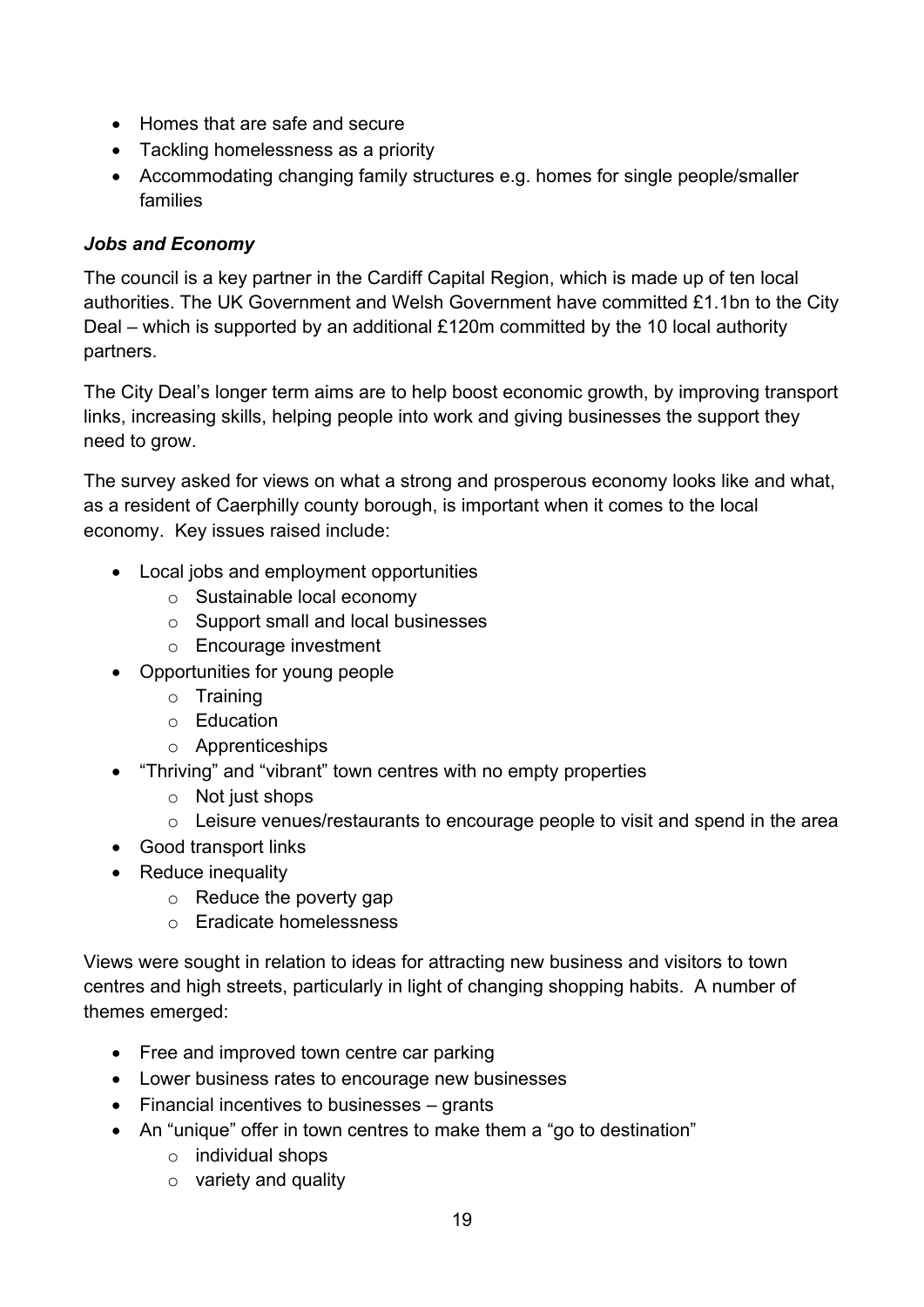- A need to acknowledge that habits are changing and to change what is on offer to match this
	- o "reimagined" town centres
	- o not just a 9-5 economy
	- $\circ$  a mixed economy recreation and residential use not just shops
- A clean and safe place to visit
- A need to improve the general appearance of town centre/area to make it attractive and to encourage visitors
- Improve cycle networks and public transport
- Support digitally enabled business opportunities i.e. ensure reliable broadband for businesses
- Reduce the number of empty properties not just shops in town centres but out of town retail areas too
- Learn from others
- Promote what is on offer

#### <span id="page-19-0"></span>*Education fit for 21st Century – 'Shared Ambitions':*

The council's 'Shared Ambitions' strategy aims to raise standards and ensure that learners are healthy, confident, proud and ambitious and can benefit from high quality educational opportunities, settings and experiences.

We also have the 21st Century Schools investment programme, which is helping transform schools and other settings into first class educational facilities.

Respondents were asked to identify what is most important to them in relation to education. Recurring points raised include:

- Ensuring that education provides skills for jobs and work and that vocational education is future proof
- The curriculum should focus on providing practical, broad ranging, life skills and not just academic achievements
- School buildings and facilities need to be
	- o Modern and fit for purpose
	- o Provide a safe environment
- Teaching should be of a high quality
- Education needs to be diverse and inclusive and accessible to all (disability, Welsh language provision)
- Adult education is also important
- Access to technology for all including reliable broadband will support education
- Encourage higher aspirations and raise expectations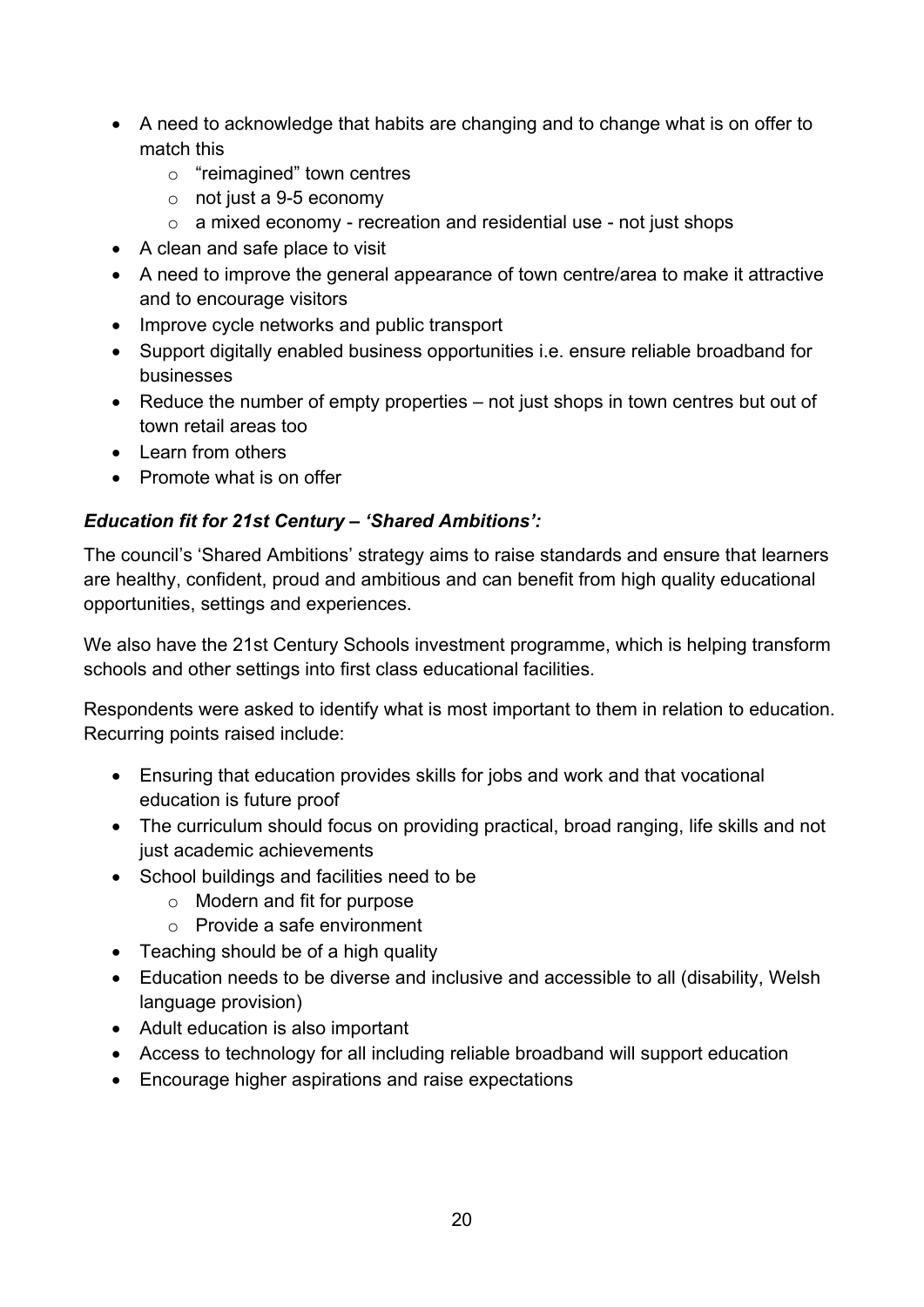#### <span id="page-20-0"></span>*The environment/Climate change*

The council has declared a climate change emergency and is committed to the ambitious target of becoming carbon neutral by 2030. As shown in Graph 11, 85% of those who responded were very or fairly concerned about climate change.



<span id="page-20-1"></span>**Graph 11: How concerned are you about climate change? (n=995)**

In relation to what people could do to help the council and other partners to reduce the impact of climate change over the coming years, the following themes emerged in the comments:

- A strong infrastructure needs to be in place to encourage and enable people to travel in a more sustainable way:
	- o car charging points for electric cars
	- o affordable, green and reliable public transport
	- o good cycle paths and
	- $\circ$  safe walking routes to encourage walking especially for shorter journeys
- Reduce travel maintain home working to reduce the need to travel
- Encourage people to shop locally
- Larger organisations to take the lead e.g. reducing single use plastic
- Improve recycling
- Aim for zero waste
	- o use less
	- o waste less
	- o upcycle
	- o promote circular economy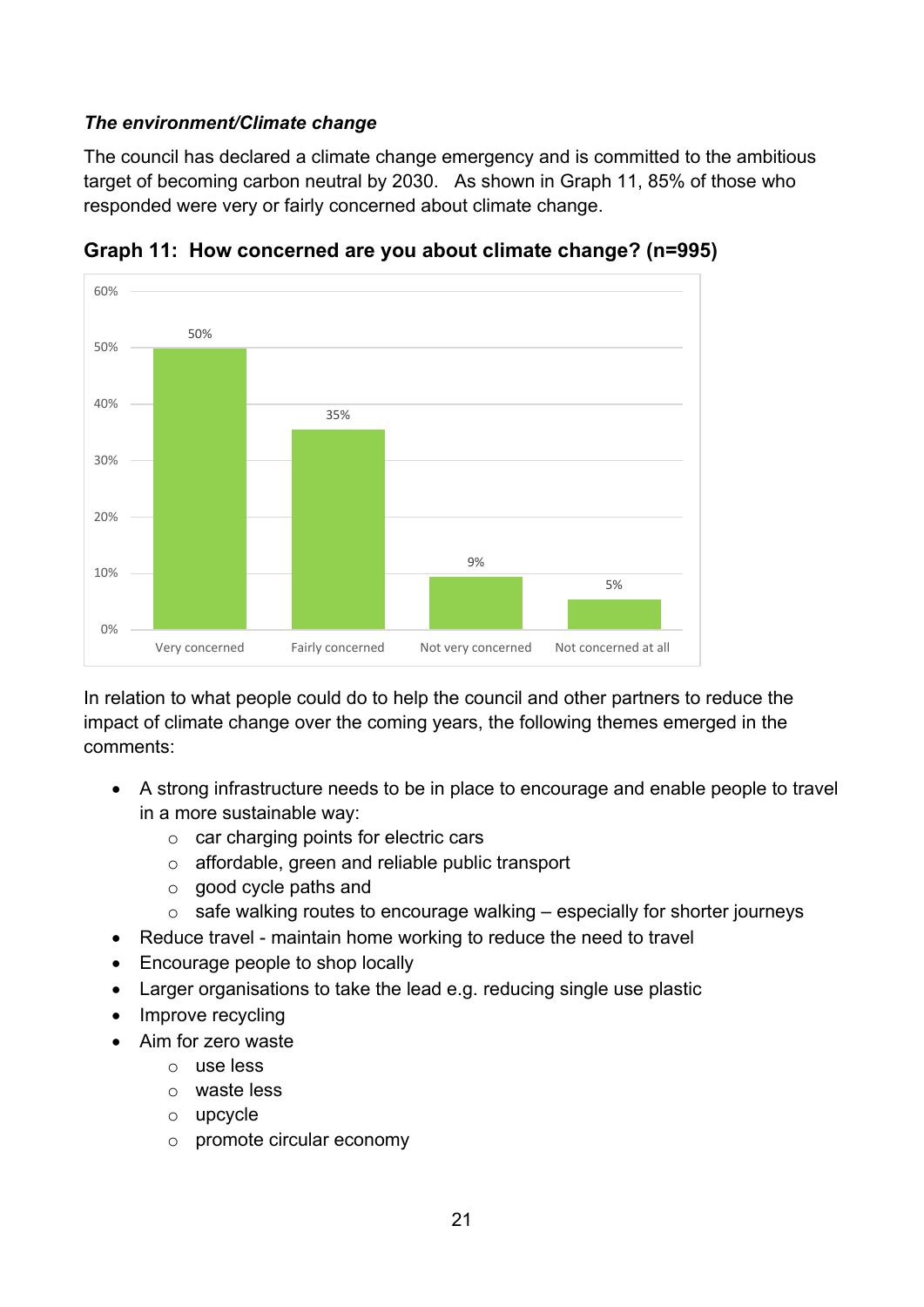- Education and raising awareness in relation to sustainability clarity over what needs to be done e.g. recycling
- Plant trees (don't cut down trees)
- Grow own food

Many of those who responded indicated that they were already doing several of these things.

#### <span id="page-21-0"></span>*Providing services differently in future*

The final question in the survey asked respondents to identify how the Council could provide services differently in the future and how the Council could work with the community to do this. Suggestions included:

- How the authority at all levels (including elected members) communicate and engage with residents
- Listen to communities and become more aware of what residents need
- Encourage volunteering and work with volunteers and local groups to deliver services
- Ensure that there is easy access to services for all whether this be online, over the phone of face to face.
	- o Digital access to service should be available wherever possible but acknowledge that some are digitally excluded
	- o Some services have to be delivered face to face e.g. libraries and leisure centres
	- o Making services more difficult to access can have a knock on effect e.g. it is perceived that reduced access to Household Waste Recycling Centres has led to an increase in fly tipping
- Use existing buildings to co-locate services e.g. libraries as "Hubs" where residents can access many services in one place, in the community
	- $\circ$  Share resources between service areas, with partners, local volunteering organisations, local businesses
- Work with neighbouring local authorities to deliver services
- Carry out a review of services. As needs have changed, so service provision should change too
- Improve efficiency (using technology to do so) and reduce bureaucracy
- Ensure sustainability of service development and provision
	- o e.g. green and efficient transport services, good cycle networks provision of electric charging points
	- o maintain home working where possible reduce the number of office buildings etc